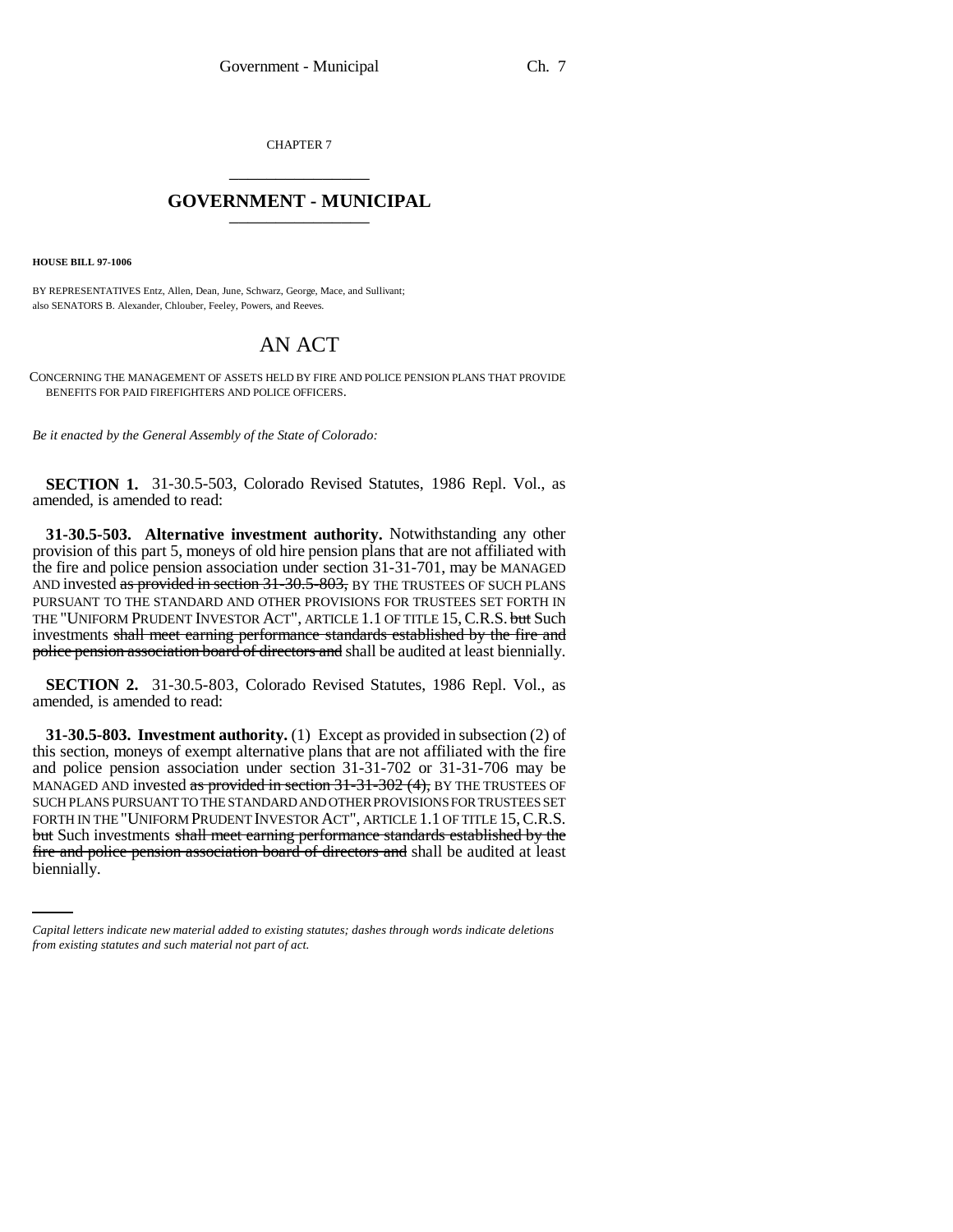(2) (a) Notwithstanding any contrary provision in section 31-31-302 (4), assets of an exempt alternative plan may be invested in corporate stocks, corporate bonds, notes, or debentures that are convertible into corporate stocks, or investment trust shares pursuant to the following conditions:

(I) The original cost of all such investments shall not exceed sixty-five percent of the then current market value of all assets in the exempt alternative plan; and

(II) The fiduciary of the exempt alternative plan is responsible for investing the assets of the plan pursuant to the investment standards provided in section 15-1-304, C.R.S., except to the extent the fiduciary allows a participant to exercise control of investments pursuant to paragraph (b) of this subsection  $(2)$ .

(b) The fiduciary TRUSTEES OF AN EXEMPT ALTERNATIVE PLAN may allow a participant to exercise control of the investment of the participant's accrued benefit under the plan, subject to the following requirements:

(I) The **fiduciary** TRUSTEES shall select at least three investment alternatives, each of which is diversified in itself, that allow the participant a broad range of investments and a meaningful choice between risk and return in the investment of the participant's accrued benefit;

(II) The fiduciary TRUSTEES shall allow the participant to change investments at least once each calendar quarter; and

(III) The fiduciary TRUSTEES shall provide the participant with information describing the investment alternatives and the nature, investment performance, fees, and expenses of the investment alternatives and other information to enable a participant to make informed investment decisions.

(c) Neither the state nor local governments shall be held responsible to pay for any or all financial losses experienced by participants of the exempt alternative plan; except that nothing in this section relieves a local government's responsibility as a fiduciary TRUSTEE to the plan.

**SECTION 3.** 31-31-302 (1), (4), (5), and (6), Colorado Revised Statutes, 1986 Repl. Vol., as amended, are amended to read:

**31-31-302. Fund - management - investment.** (1) The board shall be the trustee of the fund and shall have full and unrestricted discretionary power and authority to invest and reinvest such portions of the fund as in its judgment may not be immediately required for the payment of refunds or benefits. In exercising its discretionary authority with respect to the acquisition or disposition of any investments, MANAGEMENT AND INVESTMENT OF FUND ASSETS, the board shall be governed by the standard for investments prescribed in section 15-1-304, C.R.S., except as provided in subsection (4) of this section AND OTHER PROVISIONS FOR TRUSTEES SET FORTH IN THE "UNIFORM PRUDENT INVESTOR ACT", ARTICLE 1.1 OF TITLE 15, C.R.S. The board may, by resolution, delegate to its executive director, appointed pursuant to section 31-31-201 (3) (b), the investment authority created by this subsection (1). The board shall not delegate to its executive director the authority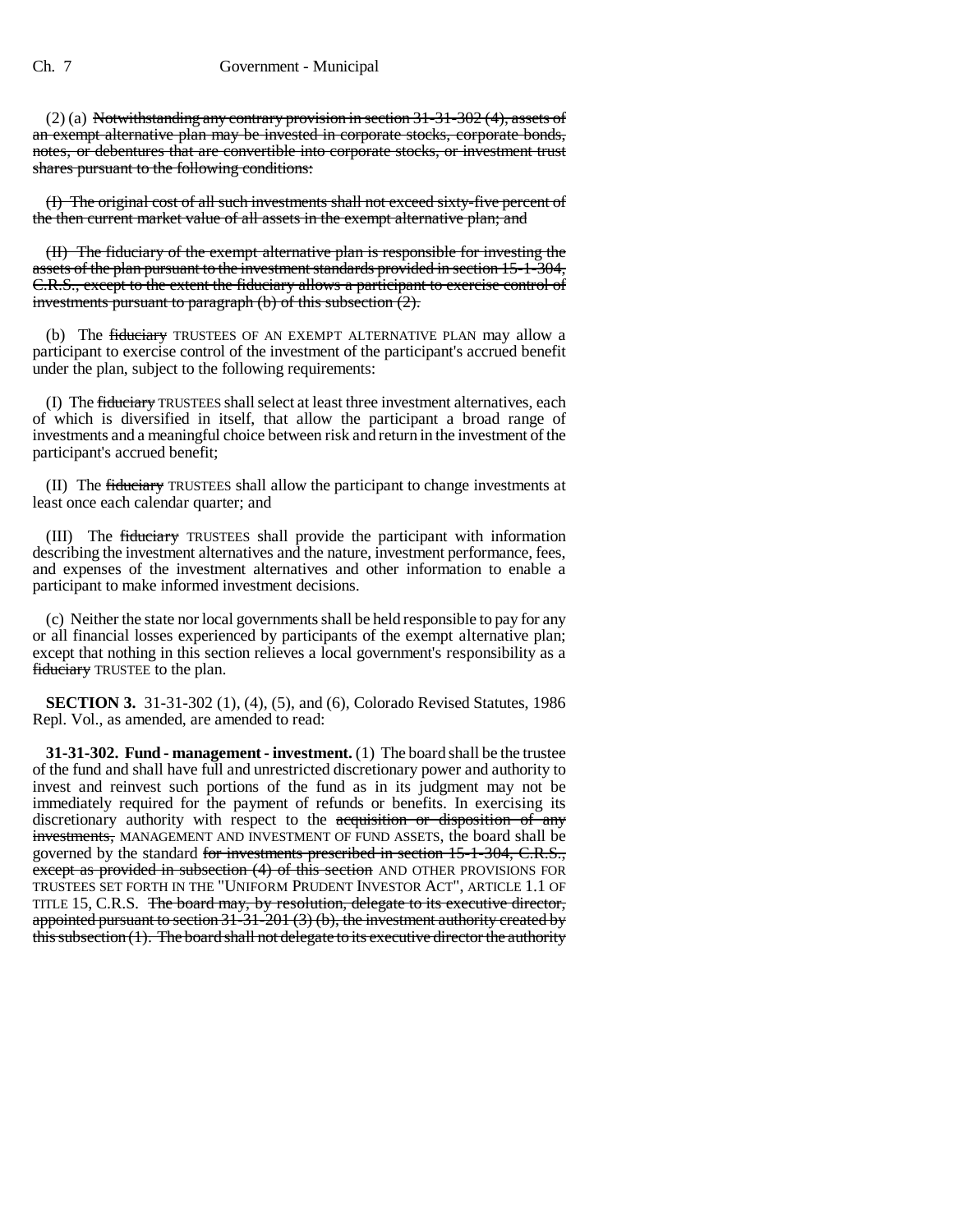to invest or reinvest more than five percent of the market value of the assets of the fund between regularly scheduled meetings of the board.

(4)  $(a)$  Subject to the limitations on investments described in section 15-1-304, C.R.S., the board may invest all or any part of the fund in the types of investments authorized by such section, including, but not limited to, obligations of the United States government and obligations fully guaranteed as to principal and interest by the United States government, in state and municipal bonds, in corporate notes, bonds, or debentures, convertible or otherwise, in railroad equipment trust certificates, in real property and in loans secured by first mortgages or deeds of trust on real property, in participation guarantee agreements with life insurance companies, in real estate limited partnerships, and in other types of investment agreements. Such investments may be made without limitation as to the percentage of the book value of the assets of the retirement fund so invested. Investments may also be made in either common or preferred corporate stocks, but the original cost of all investments in corporate stocks or corporate bonds, notes, or debentures that are convertible into corporate stock, or in investment trust shares, shall not exceed fifty percent of the then book value of the assets of the fund. In no event shall any investment be made in the common or preferred stock, or both, of any single corporation in an amount in excess of five percent of the then book value of the assets of the fund, nor shall more than seven percent of the outstanding stock or bonds of any single corporation be acquired for the fund; except that the board may acquire up to one hundred percent of the outstanding stock of any corporation described in sections 501 (c) (2) and 501 (c) (25) of the "Internal Revenue Code of 1986", as amended. To the extent that any moneys in the fund have been withdrawn from local financial institutions, the board shall attempt to return a proportional share of such moneys in the fund to the localities from which moneys were withdrawn.

(b) As used in this subsection (4), unless the context otherwise requires:

(I) "Book value" means current market value.

(II) "Current market value" means the current exchange price of an asset that is publicly traded, and, for a nonpublicly traded asset, it means the current valuation as reflected in the books of the association.

(III) "Original cost" means the acquisition cost of an asset.

 $(5)$  (a) The board shall purchase and acquire and hold for the benefit of the fund such investments in such amounts as may from time to time be directed by the board in writing. Any such investments shall be disposed of by the board when it determines such disposition to be necessary to provide money for payment of refunds or pension benefits or in order to reinvest the proceeds of such disposition in other investments determined by the board to be in the best interests of the fund.

(b) Notwithstanding any other provision of this section, the board may employ or contract with investment counselors to manage a portion of the assets of the fund and may grant to such investment counselors the authority to make investment decisions with respect to the assets they manage, including the authority to purchase and sell investment assets. The investment counselors retained by the board shall at all times be subject to the standards and limitations set forth in subsection (4) of this section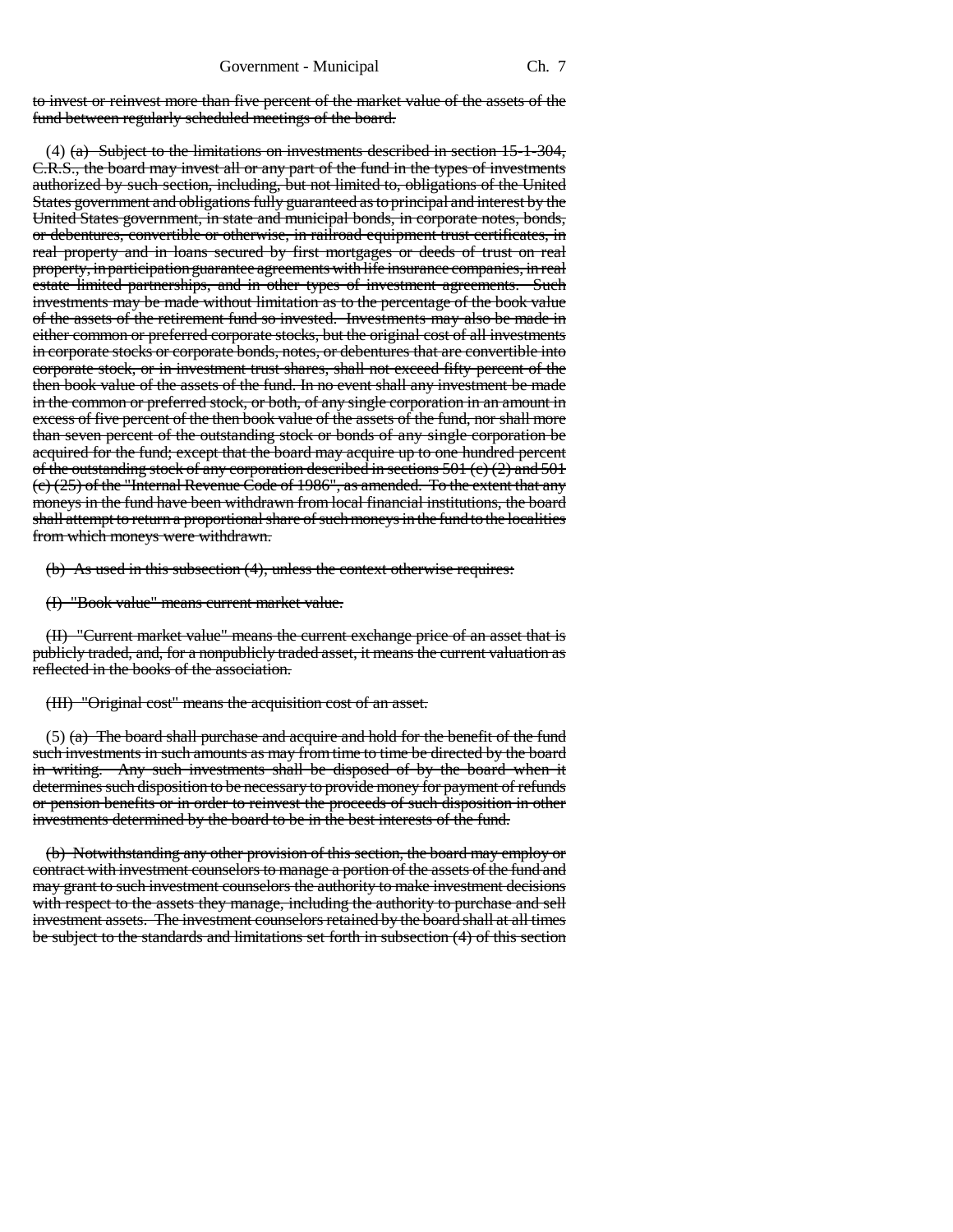### and section 15-1-304, C.R.S.

(6) All transactions involving the purchase and sale of investments authorized in this section shall be effected on behalf of the association. To facilitate sale and exchange transactions, securities belonging to the association may be registered in the name of nominees in the discretion of the board and in accordance with standard business practices. All such nominees shall be bonded in such amounts as may be determined to be advisable by the board. NOTHING IN THIS SUBSECTION (6) SHALL PRECLUDE THE BOARD OR ITS AUTHORIZED AGENTS FROM FORMING A CORPORATION DESCRIBED IN SECTION 501 (c) (2) AND (c) (25) OF THE FEDERAL "INTERNAL REVENUE CODE OF 1986", <sup>26</sup> U.S.C. SEC. 501 (c) (2) AND (c) (25), AS AMENDED, WITH RESPECT TO THE OWNERSHIP OF INVESTMENTS IN REAL PROPERTY.

**SECTION 4.** 31-31-502 (2), Colorado Revised Statutes, 1986 Repl. Vol., as amended, is amended to read:

**31-31-502. Statewide money purchase plan - creation - management.** (2) (a) There is hereby created the fire and police members' statewide money purchase plan benefit fund, which shall consist of moneys of employers that have withdrawn from the statewide defined benefit plan pursuant to section 31-31-501, including member and employer contributions and such amounts as are transferred pursuant to section 31-31-501. The board shall keep an accurate account of the fund and of each member's separate account in the fund. The board may ereate, and is authorized to offer to each member of the statewide money purchase plan, various investment options including, but not limited to the following: ALLOW A MEMBER TO EXERCISE CONTROL OF THE INVESTMENT OF PART OR ALL OF THE MEMBER'S ACCRUED BENEFIT UNDER THE PLAN. IN ALLOWING A MEMBER TO EXERCISE SUCH CONTROL, THE BOARD SHALL:

(I) Option A, which is investment in the fire and police members' benefit fund created by section  $31-31-301$  (1) (a) SELECT AT LEAST THREE INVESTMENT ALTERNATIVES, EACH OF WHICH IS DIVERSIFIED IN ITSELF, THAT ALLOW THE MEMBER A BROAD RANGE OF INVESTMENTS AND A MEANINGFUL CHOICE BETWEEN RISK AND RETURN IN THE INVESTMENT OF THE MEMBER'S ACCRUED BENEFIT;

(II) Option B, which is investment in a stock portfolio fund ALLOW THE MEMBER TO CHANGE INVESTMENTS AT LEAST ONCE EACH CALENDAR QUARTER; AND

(III)  $\Theta$ ption  $C$ , which is investment in a bond portfolio fund; and PROVIDE THE MEMBER WITH INFORMATION DESCRIBING THE INVESTMENT ALTERNATIVES, THE NATURE, INVESTMENT PERFORMANCE, FEES, AND EXPENSES OF INVESTMENT ALTERNATIVES, AND OTHER INFORMATION TO ENABLE A MEMBER TO MAKE INFORMED INVESTMENT DECISIONS.

#### $(IV)$  Option D, which is investment in a guaranteed fund.

(b) The plan document created by the board pursuant to subsection (1) of this section shall govern the calculation and allocation of earnings and losses under the various investment <del>options listed in paragraph (a) of this subsection (2)</del> ALTERNATIVES which the board may offer, the transfer of assets between funds under each option ALTERNATIVE, the allocation of a member's account between investment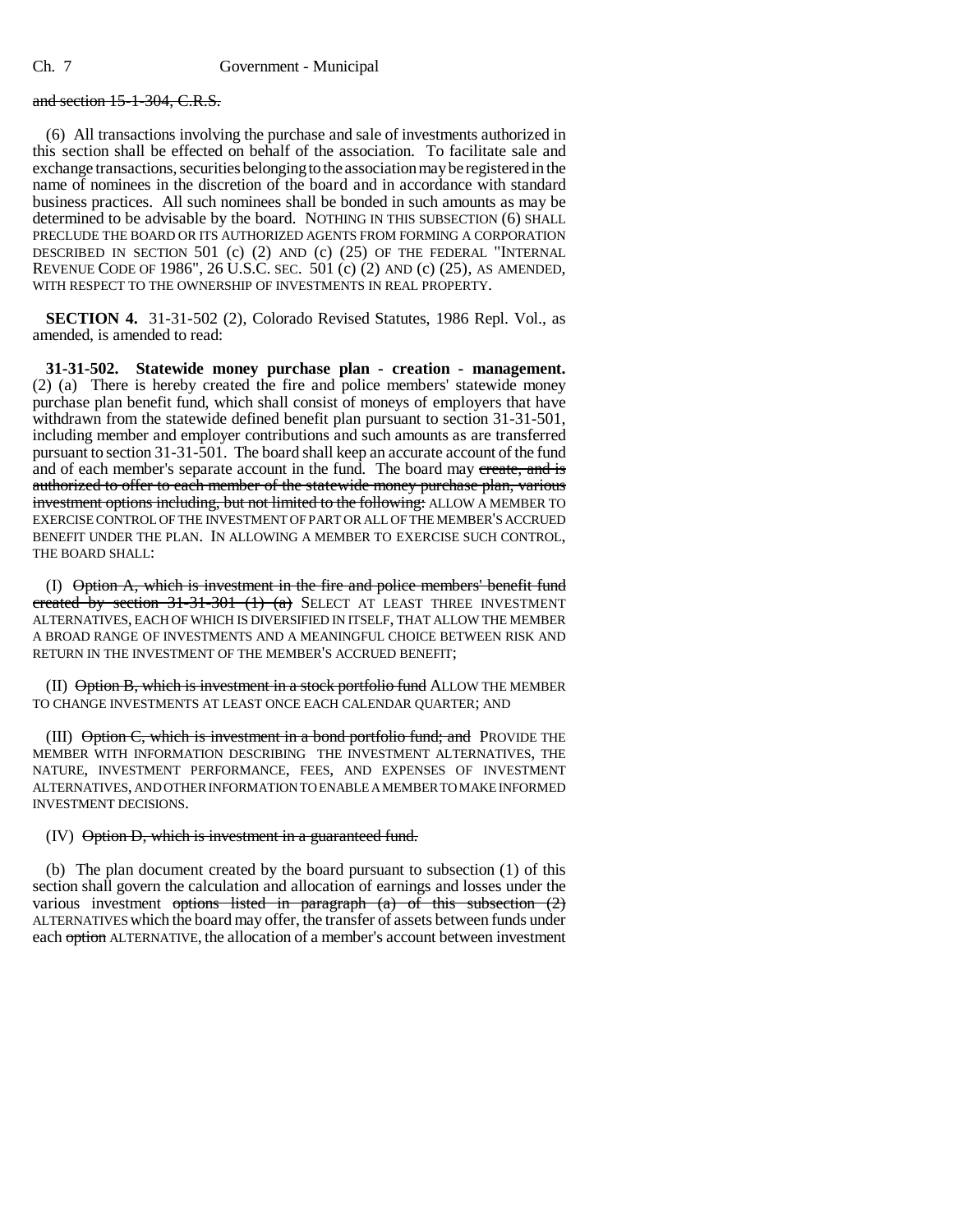options ALTERNATIVES, and such other matters as may be necessary to the board's administration and management of the fund created pursuant to this section.

(c) In its administration, INVESTMENT, and management of the fund, the board shall be subject to the same provisions applicable to its administration, INVESTMENT, and management of the fire and police members' money purchase plan benefit fund as set forth in section 31-31-703 (2) to (7). Further, in its administration and management of the fund, the board shall consider employing or contracting with investment counselors to manage all or a portion of the assets of the fund and may grant to such investment counselors the authority to make investment decisions with respect to the assets they manage, including the authority to purchase and sell investment assets. Any investment counselors retained by the board shall at all times be subject to the standards and limitations set forth in section 15-1-304, C.R.S.

**SECTION 5.** 31-31-602, Colorado Revised Statutes, 1986 Repl. Vol., as amended, is amended to read:

**31-31-602. Withdrawn local alternative pension plans - investment authority.** (1) EXCEPT AS PROVIDED IN SUBSECTION (2) OF THIS SECTION, any locally administered and financed alternative pension plan fund established pursuant to this part 6 may be MANAGED AND invested as provided in section  $31-30.5-803$  BY THE TRUSTEES OF SUCH PLAN PURSUANT TO THE STANDARD AND OTHER PROVISIONS FOR TRUSTEES SET FORTH IN THE "UNIFORM PRUDENT INVESTOR ACT", ARTICLE 1.1 OF TITLE 15, C.R.S. SUCH INVESTMENTS SHALL BE AUDITED AT LEAST BIENNIALLY.

(2) THE TRUSTEES OF A LOCALLY ADMINISTERED AND FINANCED ALTERNATIVE PLAN MAY ALLOW A PARTICIPANT TO EXERCISE CONTROL OF THE INVESTMENT OF THE PARTICIPANT'S ACCRUED BENEFIT UNDER THE PLAN, SUBJECT TO THE FOLLOWING REQUIREMENTS:

(a) THE TRUSTEES SHALL SELECT AT LEAST THREE INVESTMENT ALTERNATIVES, EACH OF WHICH IS DIVERSIFIED IN ITSELF, THAT ALLOW THE PARTICIPANT A BROAD RANGE OF INVESTMENTS AND A MEANINGFUL CHOICE BETWEEN RISK AND RETURN IN THE INVESTMENT OF THE PARTICIPANT'S ACCRUED BENEFIT;

(b) THE TRUSTEES SHALL ALLOW THE PARTICIPANT TO CHANGE INVESTMENTS AT LEAST ONCE EACH CALENDAR QUARTER; AND

(c) THE TRUSTEES SHALL PROVIDE THE PARTICIPANT WITH INFORMATION DESCRIBING THE INVESTMENT ALTERNATIVES AND THE NATURE, INVESTMENT PERFORMANCE, FEES, AND EXPENSES OF THE INVESTMENT ALTERNATIVES AND OTHER INFORMATION TO ENABLE A PARTICIPANT TO MAKE INFORMED INVESTMENT DECISIONS.

**SECTION 6.** 31-31-703 (1), (2), (5), and (6), Colorado Revised Statutes, 1986 Repl. Vol., as amended, are amended to read:

**31-31-703. Money purchase plan benefit fund - creation - management.** (1) (a) There is hereby created the fire and police members' money purchase plan benefit fund that shall consist of the assets of money purchase plan funds administered and managed by the board pursuant to section 31-31-702. The board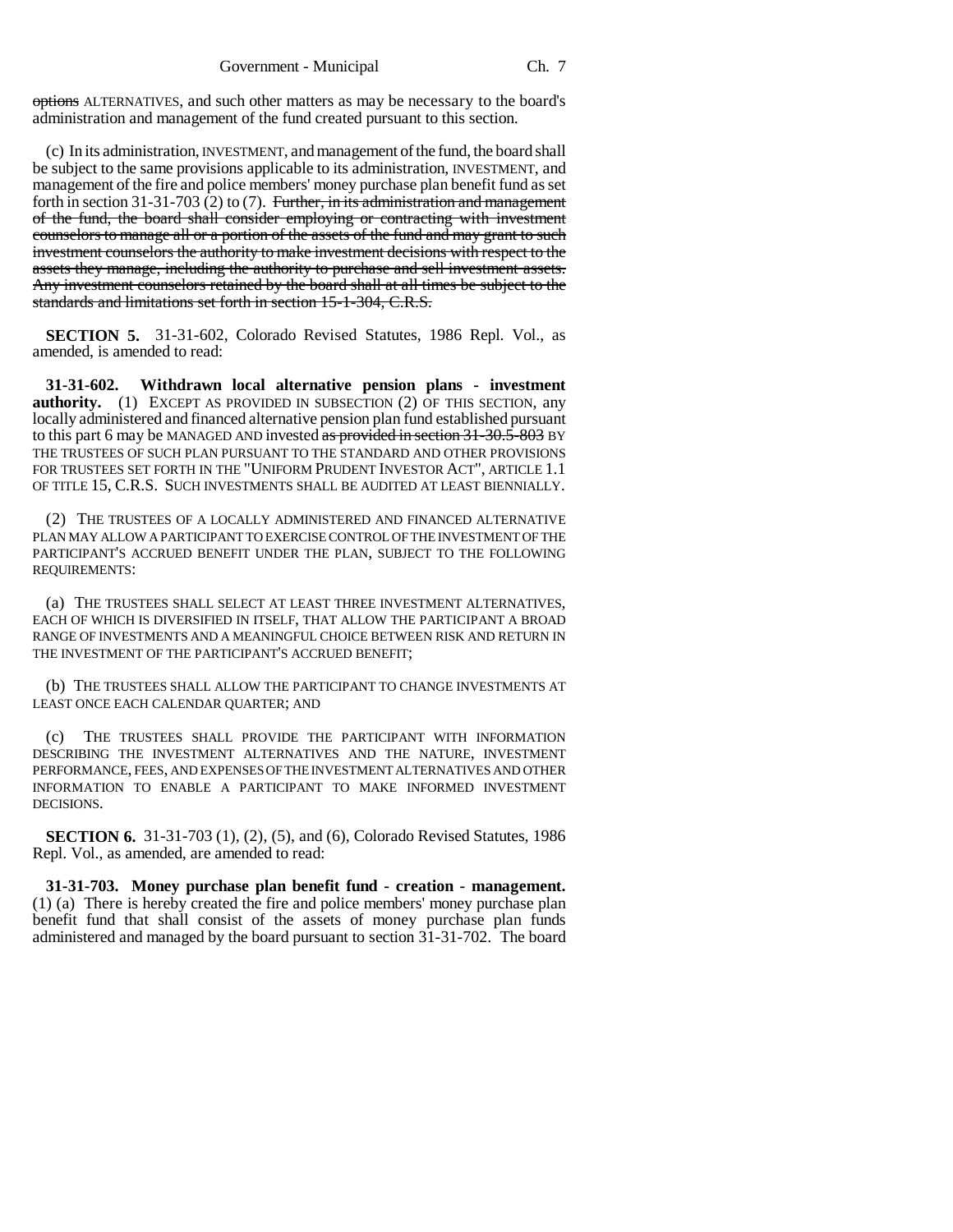## Ch. 7 Government - Municipal

shall keep an accurate account of each such individual fund. In addition, the board shall keep an accurate account of each member's separate account in any such individual fund. The board may create, and is authorized to offer to each member of an affiliated money purchase plan, various investment options including, but not limited to, the following: ALLOW A MEMBER TO EXERCISE CONTROL OF THE INVESTMENT OF PART OR ALL OF THE MEMBER'S ACCRUED BENEFIT UNDER THE MEMBER'S PLAN. IN ALLOWING A MEMBER TO EXERCISE SUCH CONTROL, THE BOARD SHALL:

(I) Option A, which is investment in the fire and police members' benefit fund created by section 31-31-301 SELECT AT LEAST THREE INVESTMENT ALTERNATIVES, EACH OF WHICH IS DIVERSIFIED IN ITSELF, THAT ALLOW THE MEMBER A BROAD RANGE OF INVESTMENTS AND A MEANINGFUL CHOICE BETWEEN RISK AND RETURN IN THE INVESTMENT OF THE MEMBER'S ACCRUED BENEFIT;

 $(II)$   $\Theta$  option B, which is investment in a stock portfolio fund ALLOW THE MEMBER TO CHANGE INVESTMENTS AT LEAST ONCE EACH CALENDAR QUARTER; AND

(III) Option C, which is investment in a bond portfolio fund; and PROVIDE THE MEMBER WITH INFORMATION DESCRIBING THE INVESTMENT ALTERNATIVES, THE NATURE, INVESTMENT PERFORMANCE, FEES, AND EXPENSES OF INVESTMENT ALTERNATIVES, AND OTHER INFORMATION TO ENABLE A MEMBER TO MAKE INFORMED INVESTMENT DECISIONS.

#### (IV) Option D, which is investment in a guaranteed fund.

(b) The board shall adopt rules governing the calculation and allocation of earnings and losses under the various investment options listed in paragraph  $(a)$  of this subsection  $(1)$  ALTERNATIVES that it may offer, the transfer of assets between funds under each option ALTERNATIVE, the allocation of a member's account between investment options ALTERNATIVES, and such other matters as may be necessary to its administration and management of the fund created pursuant to this section.

(2) The board shall be the trustee of the fund and, subject to the members' allocation of moneys in their accounts to the options set forth in subsection  $(1)$  of this section ALTERNATIVES OFFERED BY THE BOARD, shall have full and unrestricted discretionary power and authority to invest and reinvest such portions of the fund as in its judgment may not be immediately required for the payment of refunds or benefits. In exercising its discretionary authority with respect to the acquisition or disposition of any investments INVESTMENT AND MANAGEMENT OF THE FUND ASSETS, the board shall be governed by the standard for investments prescribed in section 15-1-304, C.R.S. AND OTHER PROVISIONS FOR TRUSTEES SET FORTH IN THE "UNIFORM PRUDENT INVESTOR ACT", ARTICLE 1.1 OF TITLE 15, C.R.S. The board may, by resolution, delegate to its executive director, appointed pursuant to section 31-31-201 (3) (b), the investment authority created by this subsection (2). The board shall not delegate to its executive director the authority to invest or reinvest more than five percent of the market value of the assets of the fund between regularly scheduled meetings of the board.

(5) The board shall purchase and acquire and hold for the benefit of the fund such investments in such amounts as may from time to time be directed by the board in